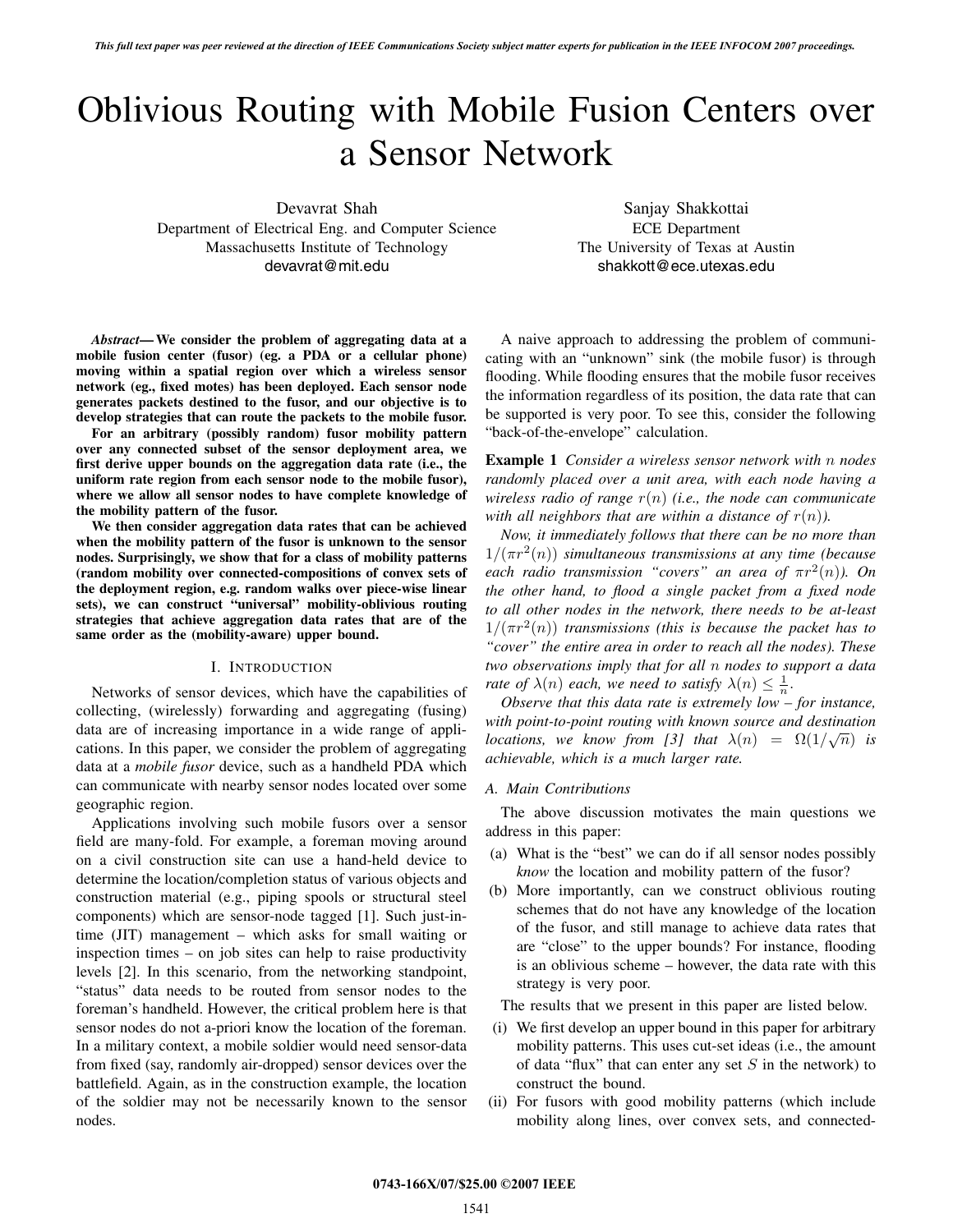

Fig. 1. Two stage oblivious routing. A mobile fusor node moves over a restricted set S to which packets have to be obliviously routed. The paths of different packets are chosen independently. Note that having two stages is critical to ensure that the second hop is uniformly random.

compositions of convex sets, and is formally defined in Section II-B, see also Figures 3 and 4), we construct an oblivious routing strategy that achieves aggregation data rates which are of the same order as the (mobility-aware) upper bound.

The main idea in our routing strategy is for each packet from a sensor node (source) to be "spread" only over some restricted part the network, such that this set "cuts" the mobile fusor's path. This is done by routing along lines to a randomly chosen destination – but along two random stages (see Figure 1). Two stage routing ensures that the *second stage* is "random enough" over the network (note that the first stage path is correlated for all outgoing packets from the sensor source). Our scheme ensures that a "sufficient" number of second-stage lines cross *any* good mobility pattern (and hence, the unknown path of the fusor). Thus, by using appropriate *coding* at the sensor source, we ensure that the fusor can recover the packets from all nodes.

## *B. Related Work*

There has been much interest in the throughput-capacity and delay of large wireless networks. Gupta and Kumar [3] introduced (random) large-scale wireless network models for studying throughput scaling in a static setting. They considered  $n$  randomly placed nodes over a region of unit area, each with a wireless communication radius that scaled<sup>1</sup> as  $\Theta(\sqrt{\frac{\log(n)}{n}})$ , and, each node has an associated randomly chosen destination (i.e., random source-destination pairs). They showed that for large values of  $n$ , each source destination pair can support a data rate (through a multi-hop relaying strategy) that scales

as  $\Theta(1/\sqrt{n \log n})$ . Other related work in the context of static networks with different channel models and routing strategies include [4]–[8].

In the context of mobile nodes, [9], [10] have shown that a throughput capacity of  $\Theta(1)$  can be supported, by using mobility of nodes intelligently to minimize interference due to packet transmissions, however, at the cost of a large delay.

The results in [3] and [9] have motivated a large body of work that has studied the trade-off between throughput and delay, both in the context of static and mobile networks [11]– [18]. However, to the best of our knowledge, we are not aware of throughput or delay results (either bounds or constructive strategies) that address routing toward a single mobile node that moves only over a restricted region of the domain in a large wireless network.

In the following sections, we provide the needed definitions and summarize our main results. In Section II, we formally describe the models, and define the problem. We then present the main results in Section II-D. Next, in Section III, we present an upper bound on the aggregation data rate at the fusor. Then, we proceed to present an algorithm (Section IV-A) in Section IV, and show that the algorithm is (order) optimal. We finally conclude in Section VI.

# II. SETUP AND PROBLEM STATEMENT

# *A. Network topology*

We are given  $n$  sensor nodes randomly placed over an unit area. For concreteness we assume that the unit area is a torus, i.e. a unit square with pair of opposite sides identified. The  $x$ -axis of the unit torus constitutes one edge of the square, and the y-axis of the unit torus corresponds to the orthogonal direction (see Figure 3).

Each sensor node is capable of wireless transmission. We assume that a node can communicate with any other node within its transmission range  $r(n)$ . The following is a wellknown property for such network, which follows from an application of Chernoff's bound and Union bound.

**Property 1** *Given* n *nodes thrown uniformly at random on the unit torus, we partition the unit torus by a grid of equal sized square tiles, with each square partition (henceforth referred to as a* cell) *having area*  $4 \log(n)/n$ *. Then, each cell in the torus has at least one node with high probability*<sup>2</sup>*. Further, each cell contains no more than*  $10 \log(n)$  *node w.h.p.* 

Given the Property 1, it can be shown that the network is connected w.h.p. if  $r(n) = 5\sqrt{\log(n)/n}$ . Further each node is not connected to more than  $100 \log(n)$  nodes w.h.p. The results of this paper will qualitatively remain the same as long as Property 1 (and hence its implication) are satisfied.

However, for ease of explanation, in the rest of this paper, we will restrict our analysis to the random uniform node placement on the torus with  $r(n) = 5\sqrt{\log(n)/n}$ . Let  $G =$  $(V, E)$  denote the graph formed by these *n* sensor nodes, with  $V$  representing vertices and  $E$  representing edges.

<sup>&</sup>lt;sup>1</sup>We use the following notation in this paper: (i)  $f(n) = O(g(n))$  means that there exists a constant c and integer N such that  $f(n) \leq cg(n)$  for  $n > N$ . (ii)  $f(n) = o(g(n))$  means that  $\lim_{n \to \infty} f(n)/g(n) = 0$ . (iii)  $f(n) = \Omega(g(n))$  means that  $g(n) = O(f(n))$ , (iv)  $f(n) = \omega(g(n))$ means that  $g(n) = o(f(n))$ . (v)  $f(n) = \Theta(g(n))$  means that  $f(n) =$  $O(g(n)); g(n) = O(f(n)).$ 

<sup>&</sup>lt;sup>2</sup>In this paper, with high probability (w.h.p.) refers to a probability at least  $1 - 1/n^2$ , unless specified otherwise.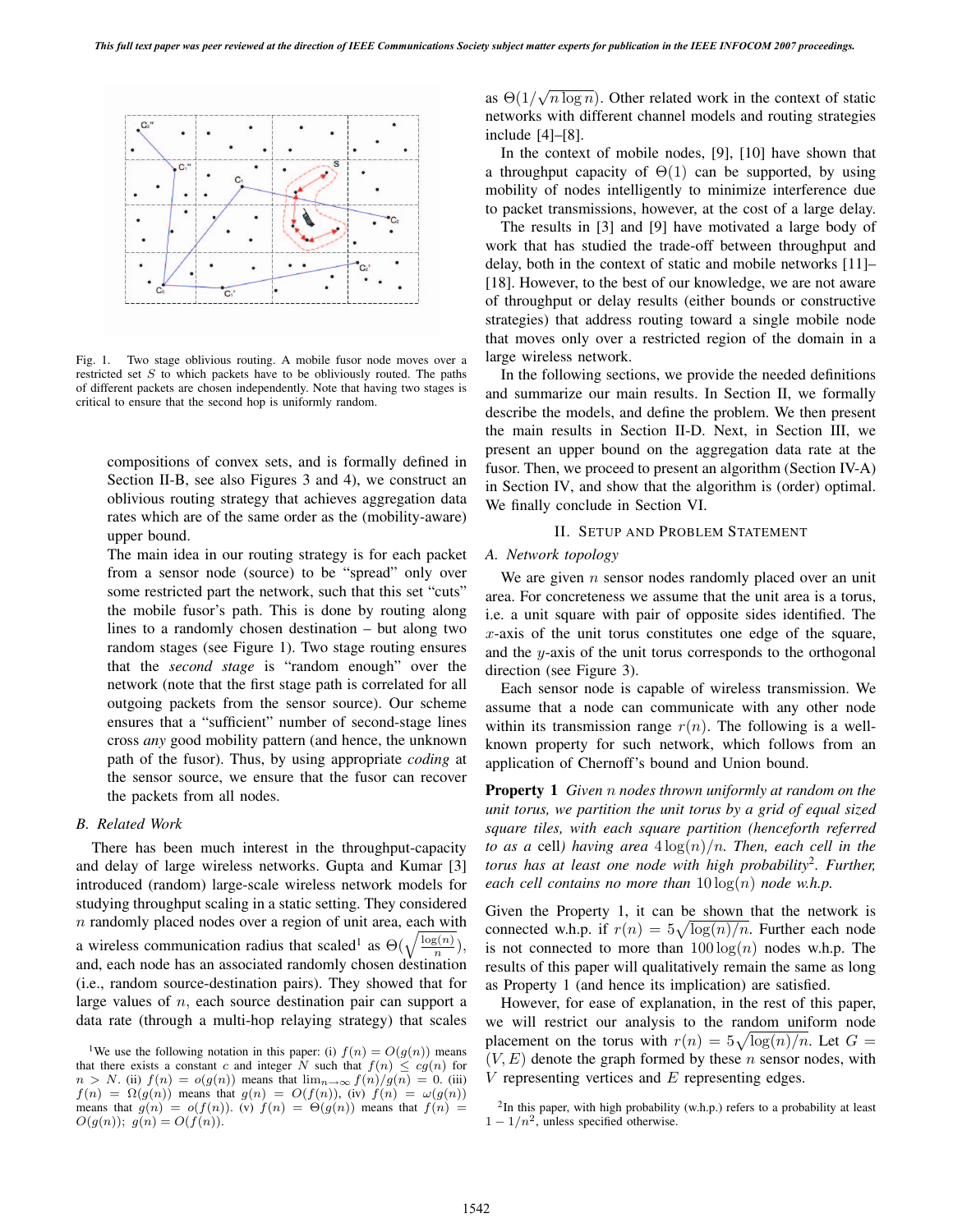

Fig. 2. A mobile fusor node moves over a restricted set S of the fixed sensor nodes V.

# *B. Model for Traffic, Communication and Mobile Fusor*

*Traffic Model:* All sensor nodes generate new data at rate  $\lambda(n)$ . The data is generated according to an independent exogenous process, which is assumed to be Poisson (however, it can be any 'friendly' arrival process such as a renewal process with finite second moment).

The data generated by nodes is to be collected by a mobile fusor. Data that is collected or absorbed by the mobile fusor disappears from the network (i.e. departure of data in the standard queueing terminology).

*Mobility Model:* We consider a discrete-time setup (i.e., time is partitioned into time-slots). At each time-slot, the mobile fusor can communicate with exactly one sensor node. Thus, we denote the position of the mobile fusor by the index of the sensor node it can communicate with. We assume that the mobility pattern of the mobile fusion center (fusor) is described by a random walk (RW) over a subset of  $V$ , denoted by  $S$  (see Figure 2). We will assume that  $S$  is a connected subset (where two nodes are connected with they are within distance  $\Theta(\sqrt{\log n/n})$ .

The RW is arbitrary over the set  $S$  and assumed to have a stationary distribution given by  $\pi = (\pi(i))_{i \in S}$  on S. The fusor changes its location along the edges of G according to the RW at discrete time (in this paper, time will be measured in units of the steps of this RW). Let  $p(S)$  denote the perimeter<sup>3</sup> of set S.

*Communication Model:* The mobile fusor can upload data from the sensor node (i.e., extract data) at its current location at a rate  $R(n)$ . Throughout the paper, we assume that  $R(n) =$  $\omega(1)$ , that is it scales so that  $R(n) \to \infty$ . The precise scaling of  $R(n)$  will affect  $\lambda(n)$  as we shall see later in the paper. The rate required for fusor-to-sensor communication is higher than that of sensor-to-sensor communication, as the fusor has to collect (at each time-slot) all the packets from a large collection of sensor nodes that have aggregated at a sensor node.

Usually,  $S$  is a small subset of  $V$  (this is the case when it is more realistic and question becomes interesting). Hence sensor nodes need to route their data to S so as to be collected by the fusor. For routing data, nodes need to transmit data to its neighbor so as to spread it via multi-hopping. The transmission is done over a common wireless channel. For successful transmission, we consider the following well-known disk model or Protocol model introduced by Gupta and Kumar [3].

**Definition 1 (Protocol model)** *A transmission from node* i *to node* j *is successful if and only if the following conditions are satisfied:* (1) *distance between i and j is no more than*  $r(n)$ *, and (2) any other simultaneously transmitting node* k *is at least distance* 2r(n) *away from node* j*. When transmission is successful,* i *can transmit unit amount of data to node* j*.*

In this paper, we will use  $r(n) = \Theta(\sqrt{\log n/n})$ , which is the radius of connectivity when nodes are thrown at random. An immediate implication of this model is that each node can transmit or receive data from other sensor nodes<sup>4</sup> at most at the unit rate. A useful definition about the capacity of  $S$  is given below.

**Definition 2** (Cut **capacity**) *Given a set of nodes*  $S \subset V$ *, define the cut-capacity of* S *as the maximal sum rate at which nodes in* S *can exchange (transmit or receive) data with nodes in*  $S^c$  *(i.e. nodes not in S). Denote this by*  $\rho(S)$ *.* 

We state the following result that relates the cut-capacity of  $S$ with its perimeter.

**Lemma** 1 *Consider set* S *with perimeter*  $p(S)$ *. Then, under the Protocol model with*  $r(n) = \Theta(\sqrt{\log n/n})$ *, we have* 

$$
\rho(S) = O\left(p(S)\sqrt{\frac{n}{\log n}}\right).
$$

*Proof:* We need to use the following two facts that are direct implication of Protocol model: (1) two nodes that are farther than  $3r(n)$  cannot communicate with each other, (2) among nodes within distance  $r(n)$ , transmission can happen at rate  $O(1)$ .

Now to prove the above claim, lay down a square grid Grid-1 of side  $2r(n)$ . Now, make a copy of this grid, call it Grid-2, shift this grid by  $r(n)$  to the left and  $r(n)$  downwards. Now, any set with perimeter  $p(S)$  cuts at most  $O(p(S)/r(n))$ squares of Grid-1 as well as these many squares of Grid-2 for the following simple geometric reason: to cut more than 9 square cells of side  $2r(n)$  by any connected curve, the length of the curve must be at least  $r(n)$ . It is not hard to see that number of nodes that are in  $S$  and  $S<sup>c</sup>$  that can communicate under Protocol model with radius  $r(n)$  must belong to the square cells of Grid-1 and Grid-2 which are intersected by perimeter of S. Thus, the total area in which

 $3$ Precisely, the perimeter of set S is the length of the shortest connected piece-wise linear closed curve (i.e. loop) that is made of line-segments joining vertices of S and geographically enclosing all the points of S.

<sup>&</sup>lt;sup>4</sup>However, recall that the sensor node can communicate with the mobile fusor at a higher rate of  $R(n)$ .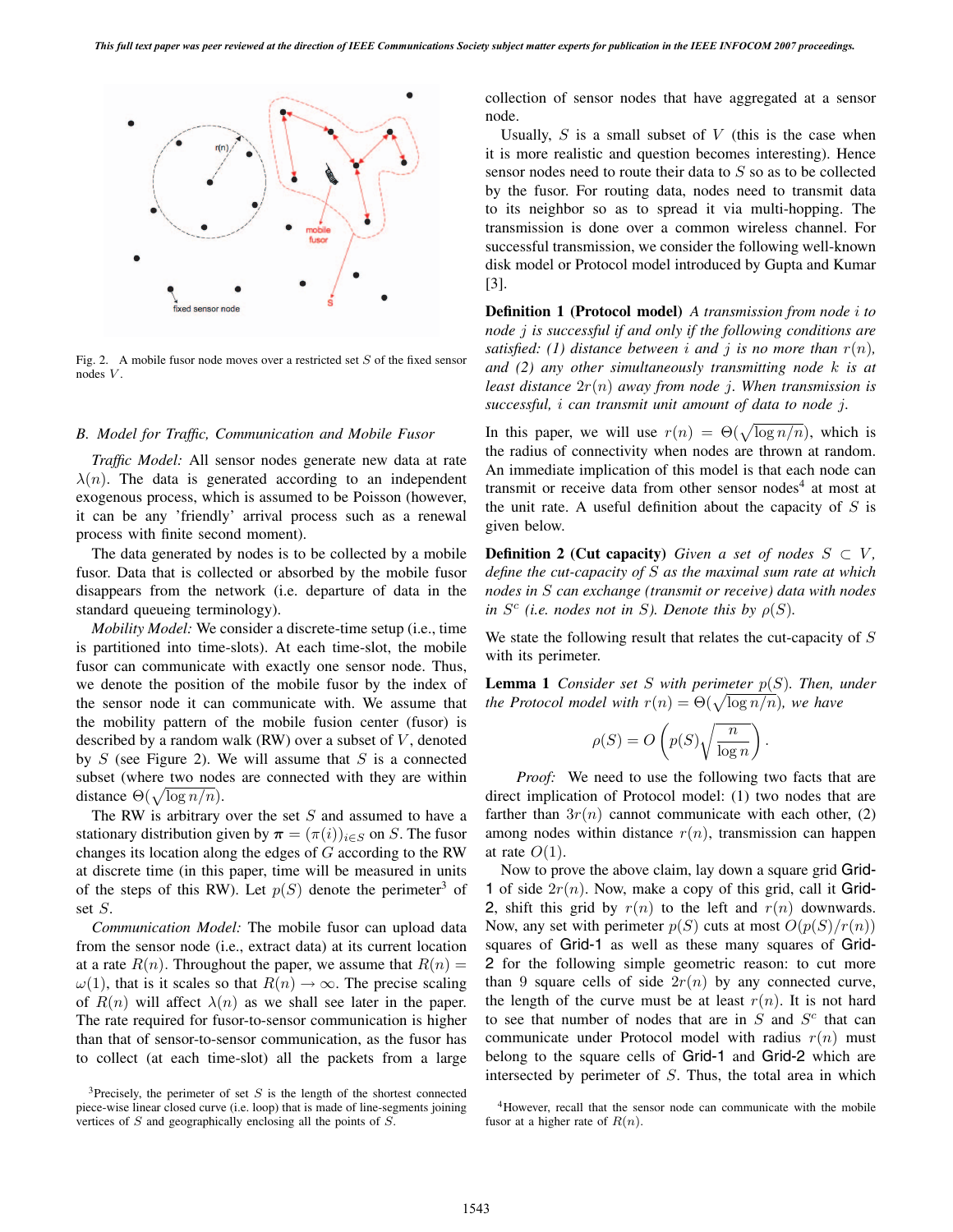

Fig. 3. Example of a good pickup set. The ratio of the perimeter to the larger projection  $\max{\{\ell_x(\mathcal{T})(n), \ell_y(\mathcal{T})(n)\}}$  for a good pickup set is a  $\Theta(1)$ quantity.

the nodes that can exchange data between  $S$  and  $S<sup>c</sup>$  belong is at most  $O(p(S)r(n))$ . By the Protocol model, the data rate per area  $\Theta(r^2(n))$  is unit. That is, the total rate at which data transfer can happen between  $S$  and  $S<sup>c</sup>$  is bounded above by  $O(p(S)/r(n))$ . For  $r(n) = \Theta(\sqrt{\log n/n})$  as selected earlier, we have this as  $O(p(S)\sqrt{n/\log n})$ . This completes the proof of Lemma 1.

Finally, we define a notion of equivalence of sets in terms of capacity.

**Definition 3 (Good pickup set)** *A set* S *of nodes visited by mobile fusor is called* good *pickup set if there exists a collection of cells, say*  $\mathcal{T} = \{T_1, T_2, \ldots\}$ *, such that the following conditions are satisfied:*

- (i) **Connectedness condition:** *The cells of* T *form a single connected component.* Here, we call cells  $T_i$  and  $T_j$ *connected if they are neighbors of each other.*
- (ii) **Inclusion condition:** *Sensor node*  $v \in S$  *if*  $v \in T_i$ *, for some*  $T_i \in \mathcal{T}$ ,
- (iii) **Projection condition:** Let  $\ell_x(T)$  be the length of the *projection of*  $T$  *on the*  $x$  *axis, and*  $\ell_y(T)$  *be the length of the projection of* T *on the y axis.* Define  $\ell(T)$  =  $\max\{\ell_x(\mathcal{T}), \ell_y(\mathcal{T})\}.$  *Then,*  $\ell(\mathcal{T}) = \Theta(p(S)).$

The *inclusion condition* simply states that the set  $T$  consists of cells which constitute the nodes in S.

The *projection condition* states that the perimeter of the set S is of the same order as the longer projection of the set  $\mathcal T$  on the coordinate axes. For instance, a collection of nodes along a line segment, a "smooth curve," a "thin" and "long" set or a convex set such as a circle or ellipse are good pickup sets (see Figures 3 and 4). A set such as a comb (see Figure 5), which has a large perimeter compared to its projection is not a good pickup set.

### *C. Problem Statement*

Each sensor node generates new data at rate  $\lambda(n)$ . The data is generated according to an independent exogenous process, which is assumed to be Poisson (however, can be any 'friendly' arrival process). The data that is absorbed by



Fig. 4. Example of a good pickup set. The ratio of the perimeter to the larger projection  $\max{\{\ell_x(\mathcal{T})(n), \ell_y(\mathcal{T})(n)\}}$  for a good pickup set is a  $\Theta(1)$ quantity.



Fig. 5. Example of a bad pickup set. Consider the "top" line of length  $\Theta(1)$  (equivalently,  $\Theta(\sqrt{n/\log(n)})$  cells). Then, we can have  $\sqrt{n/\log(n)}$ downward "teeth" to the comb, each of Θ(1) length. This implies that the projection on each of the axes is a  $\Theta(1)$  quantity. However, the length of the perimeter of the set is  $\Theta(\sqrt{n/\log(n)})$ . We disallow such shapes in our analysis.

mobile fusor disappears from the network (i.e. departure of data in the standard queueing terminology).

The primary goal in this paper is to identify the maximal supportable rate  $\lambda(n)$  (for all sensors) that can be supported by the network infrastructure and the mobile fusor so that net unabsorbed (or undeparted) data in the network remains finite with probability 1. We henceforth refer to this as the *stability* condition.

## *D. Main Results*

The main result of the paper is about characterization of the maximal rate  $\lambda(n)$  at which data can be transmitted to S in an *oblivious manner*, i.e. when sensor nodes do not know the location/values of  $S$ ,  $\pi$ . Specifically, our interest is in a routing strategy that is oblivious. The precise definition is as follows.

**Definition 4 (Oblivious routing)** *A routing scheme is said to be oblivious if sensor nodes that lie in the set* S<sup>c</sup> *do not have any knowledge of the location (either current position or statistical distribution) of the fusor.*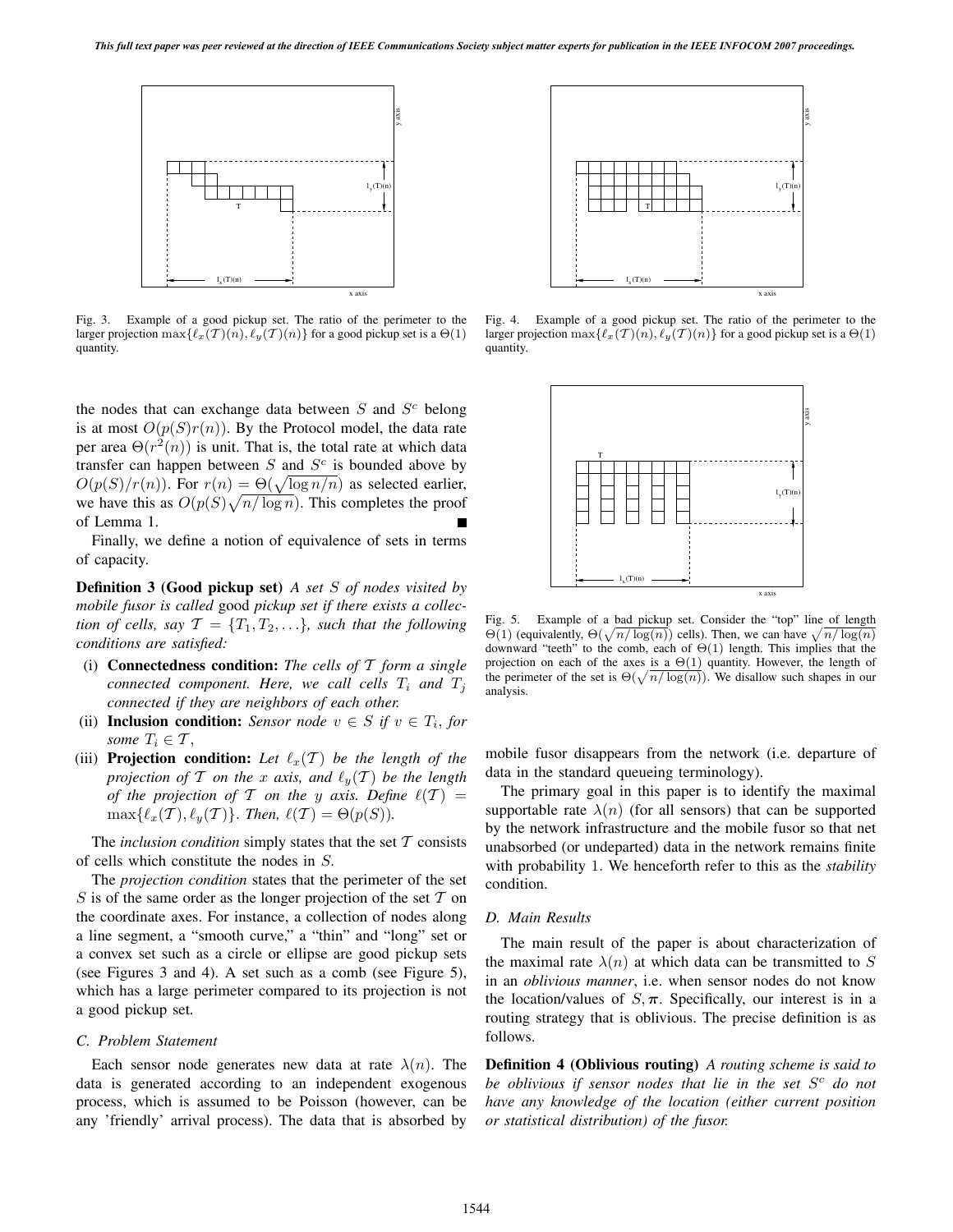The precise results are stated below.

**Upper bound.** The following is a straight forward upper bound on  $\lambda(n)$ .

**Theorem 2** *For any set* S *such that*  $|S| \le n/2$ ,

$$
\lambda(n) = O\left(\frac{\rho(S)}{n}\right).
$$

*To* support rate  $\lambda(n)$  while keeping system stable, we need

$$
R(n) = \Omega(n\lambda(n)).
$$

*Further, there exists set S supporting the maximal rate*  $\lambda(n) =$  $\Theta(\rho(S)/n)$ *, for which it is required that* 

$$
R(n) = \Omega(\rho(S)) = \Omega(|S|/\log n)
$$

*for rendering the system stable.*

We note that the upper bound places no restriction on the fusor location knowledge at sensor nodes. In other words, all sensor nodes can know the location/values of  $S, \pi$  of the fusor.

**Lower bound.** The more surprising result is the following matching (in order) lower bound via a simple oblivious routing scheme. Thus, our scheme is order optimal both in terms of maximal supportable  $\lambda(n)$  and  $R(n)$  requirement in an *oblivious* manner.

**Theorem 3** *There exists a (randomized) oblivious routing and fusor pick-up scheme so that*

 $\lambda(n) = \Omega\left(\frac{\rho(S)}{n}\right)$ 

*and*

$$
R(n) = O\left(|S|/\log n\right),
$$

n

 $\overline{ }$ ,

*if S is a good pickup set with*  $\pi$  *such that*  $\pi_i = \Theta\left(\frac{1}{|S|}\right)$ |S| ' *. More* generally,  $R(n) = O\left(\frac{1}{\log n(\min_i \pi_i)}\right)$  is sufficient.

III. UPPER BOUND: PROOF OF THEOREM 2

The proof of upper bound follows using simple arguments: For data generated by nodes outside  $S$ , it must enter set  $S$ from  $S^c$ . Now the number of nodes outside S, i.e.  $|S^c|$  is at least  $n/2$ . Hence, the data rate that needs enter S from outside is  $\Theta(n\lambda(n))$  for any supportable  $\lambda(n)$ .

By definition, the maximal rate at which data can enter  $S$ is  $\rho(S)$ . Hence, the above discussion immediately imply that

$$
n\lambda(n) = O(\rho(S)).
$$

Equivalently, maximal supportable  $\lambda(n) = O(\rho(S)/n)$ .

Further, it immediately follows that we require  $R(n)$  =  $\Omega(n\lambda(n))$ . This is because in each time-slot, the sensor nodes generate data (on average) at a total rate of  $\Theta(n\lambda(n))$ . On the other-hand, the fusor can pick up data at each time-slot at a rate of (at most)  $R(n)$ .

We next show that there exists set S (with  $|S| \leq n/2$ ) such that for supporting this maximal rate  $\lambda(n)$ , we require

$$
R(n) = \Omega(\rho(S))
$$

for rendering the system stable.

Now, consider a set  $S$  consisting of a collection of say some M square cells (each cell has side  $\sqrt{n/\log(n)}$ ) on a horizontal line. Then the number of nodes in S is  $\Theta(M \log n)$ . Then,  $\rho(S) = \Theta(M)$ . The scheme of Theorem 3 will imply that we can support rate

$$
\lambda(n) = \Theta\left(\frac{\rho(S)}{n}\right) = \Theta\left(\frac{M}{n}\right).
$$

Hence, we require that

$$
R(n) = \Omega(n\lambda(n)) = \Omega(\rho(S)) = \Omega(M) = \Omega(|S|/\log n).
$$

This completes the proof of Theorem 2.

# IV. LOWER BOUND: PROOF OF THEOREM 3

To establish the proof of Theorem 3, we first present an algorithm which we show will achieve the rate  $\lambda(n)$  claimed in Theorem 3.

# *A. Algorithm*

The algorithm has the following parts: *(1)* Routing of data by nodes, *(2)* Scheduling of transmission, and (3) Pick up of data by mobile fusor. These parts are described separately as follows.

**Routing.** Each node generates data at rate  $\mu_r(n)$  =  $\Theta\left(1/\sqrt{n\log n}\right)$  according to a Poisson process. Let the node be in cell, say  $C_0$ . The node sends packet as follows: first it picks two cells  $C_1$  and  $C_2$  independently and uniformly at random from all possible  $\Theta(n/\log(n))$  cells. Then, the packet is first sent from  $C_0$  to  $C_1$  along the straight line joining  $C_0$  and  $C_1$  via hopping along the cells joining them. After reaching cell  $C_1$ , route the packet from  $C_1$  to  $C_2$  in the same manner along the straight line<sup>5</sup> (see Figure 1). During routing, if a packet passes through a cell which contains a node  $v \in S$ , then node v stores a copy of this packet in its FCFS queue. When packet reaches the cell  $C_2$ , the packet is destroyed (however its copy is stored in nodes  $v \in S$  that were on the packet's path).

**Scheduling.** A non-trivial task involved along with routing packets in the network is that of scheduling packet transmissions at cells while observing the Protocol model. There are many ways in which this is usually dealt with [3], [13]. We consider the following well-known TDMA protocol. Since transmission of a node from a cell interferes with nodes in  $\Theta(1)$  cells, transmission of cells can be scheduled so that each cell gets  $\Theta(1)$  fraction of the time to transmit. Further, the time allocated to a cell is uniformly divided among all of its nodes. Thus, each node gets  $\Theta(1/\log(n))$  fraction of the time to transmit.

The above description of scheduling is sufficient for establishing the rate feasibility. However, when packets are of fixed size and we wish to have constant delay on average per hop

<sup>&</sup>lt;sup>5</sup>Strictly speaking, we route to nodes in the network, not cells. However, for ease of notation and discussion, we will say that we route to a cell  $C_1$  if we are route a packet to any node  $v \in C_1$ .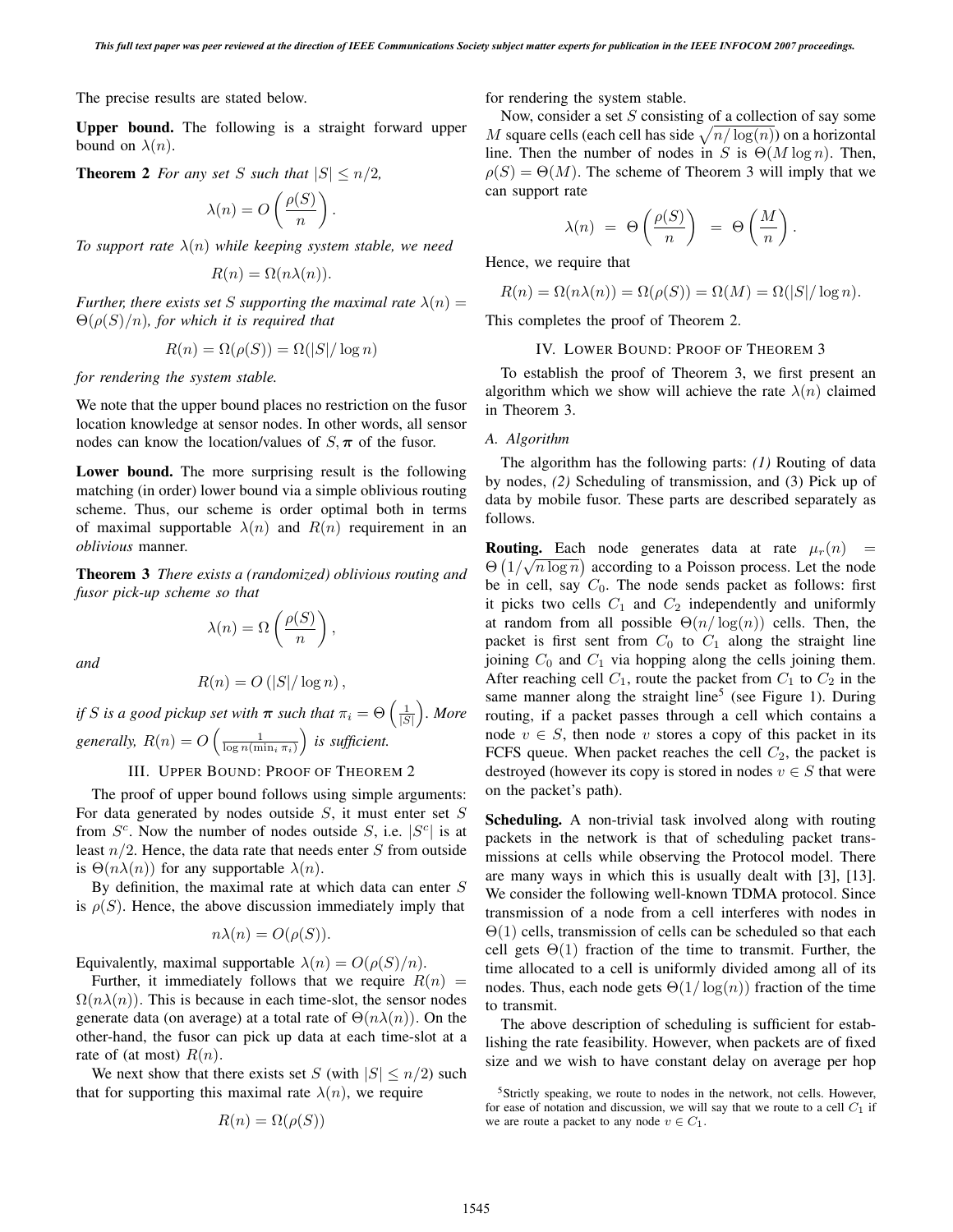for packets, a sophisticated scheduling is required for packet transmissions at the nodes. Such a scheme was used in [14]. An analogous scheme can be used in our context as well. We refer reader to Section V and Appendix for further details.

**Pick up.** The mobile fusor, when present at node  $i \in S$ , picks up the head-of-line  $R(n)$  packets from the FCFS queue at node i. The fusor makes sure that it does not pick up the same packet multiple times. We assume a simple (low-overhead) mechanism in place to ensure this, which can be done in many ways (for example, a handshaking mechanism at the begining of each time-slot where list of packet IDs can be sent by the sensor node to the fusor, based on which packets can be selected for upload to the fusor).

## *B. Analysis*

Our objective is to show that the effective rate achieved by the above scheme is  $\Omega\left(\frac{\rho(S)}{n}\right)$  $\binom{S}{n}$ . We note that under the above described scheme, the generation rate  $\mu_r(n)$  of each node remains the same irrespective of the S. However, the *effective rate* (i.e. number of packets reaching successfully) depends on the properties of S.

Determining this effective rate is sufficient to show that our scheme achieves the desired data rate. This is because sources can do appropriate coding in the following sense. Suppose sources find that only a fraction  $p$  of their packets reach the mobile fusor successfully. As we shall soon see, the probability of each packet reaching is identical and independent under our scheme. Hence, the network can be seen as an erasure channel between each source and the mobile fusor with the probability of erasure being  $1-p$ . Using appropriate codes for an erasure channel such as MDS codes [19] or low-complexity LDPC [20] codes can yield that the source can effectively transmit data at rate  $p$ . We refer reader to Section V for some additional related discussion. Hence, in what follows we will be interested in determining effective rate at which packet reach from source to destination.

**Effective rate computation.** The computation of effective rate is divided into three parts.

- (i) First, we establish that the routing scheme is feasible, i.e., the network load induced by the routing scheme can be supported by the  $\Theta(1)$  bandwidth that is available at each cell.
- (ii) Second, we compute the effective rate at which data enters the set S which satisfies the hypothesis of Theorem 3 under the above described scheme.
- (iii) Third, we show that under the hypothesis of Theorem 3, the fusor can be pick up data at sufficient rate to render the system stable.

(i) Feasibility of Routing: Under the routing scheme described above, each node generates data at rate  $\Theta(\mu_r(n))$ . Thus, each cell generates data at rate  $\Theta(\mu_r(n) \log n)$  given Property 1. As described in Section IV-A, each packet is routed in two stages. The first stage consists of the selection of a random cell  $C_1$  uniformly from all  $\Theta(n/\log(n))$  cells and routing packet from  $C_0$  to  $C_1$ . In a similar fashion, the second stage involves selection of another randomly chosen cell  $C_2$ , and routing the packet from cell  $C_1$  to  $C_2$ .

**Property 2** *Under the two stage routing for each packet, the straight route length joining centers of*  $C_0$ ,  $C_1$  *and*  $C_1$ ,  $C_2$  *is* Θ(1) *with probability at least* 0.9*. Since each route length is at most*  $\sqrt{2}$ *, we have that a packet travels*  $\Theta(1)$  *distance on average during the two-stage routing.*

The Property 2 implies that packet makes  $\Theta(\sqrt{n/\log n})$ hops on average during the routing in two stages since each hop makes the packet travel a distance  $r(n) = \Theta(\sqrt{\log n/n})$ . Now each node generates packets at rate  $\mu_r(n)$  =  $\Theta(1/\sqrt{n \log n})$ . Since each packet makes  $\Theta(\sqrt{n/\log n})$  hops on average and there are  $n$  nodes, we require that in unittime the total number of hops (over all flows) made is  $\Theta(n\mu_r(n)\sqrt{n/\log n})$ , which is  $\Theta(n/\log n)$ . By Property 1, each cell has  $\Theta(\log n)$  nodes. Subsequently, the symmetry of the routing strategy implies that the hops are distributed uniformly (in order). There are total  $\Theta(n/\log n)$  cells. Hence, we have a requirement of  $\Theta(1)$  hops on average per cell. By selection of an appropriate  $\Theta(1)$  scaling constant, this means that we can support the routing algorithm for a rate of  $\mu_r(n) = \Theta(1/\sqrt{n \log n})$ . This proves the feasibility of routing scheme.

(ii) Effective Rate to  $S$ : Given the feasibility of routing, we next compute the effective rate at which data enters the set S. Recall that in our scheme, if a packet traverses through set  $S$ , the data is picked up by (one or more) nodes in set S.

**Lemma 4** *For a good set* S*, under the two stage routing, a packet enters a node in S with probability at least*  $\Omega(p(S))$ *.* 

*Proof:* From Definition 3 of a good pickup set S, there exists a collection of cells<sup>6</sup>  $\mathcal T$  such that these cells (and their nodes) are inside S;  $\ell(\mathcal{T}) = \Theta(p(S))$ .  $\ell_x(\mathcal{T}) \leq 1/6$  and  $\ell_x(T) \geq \ell_y(T)$ . That is, the whole set T can be covered in a square of side 1/6.

Given  $\mathcal T$ , we can now draw a connected curve  $\mathcal C$  that passes through cells of T and its projection on x axis,  $\ell_x(\mathcal{C}) =$  $\Theta(p(S))$  and  $\ell_y(\mathcal{C}) \leq \ell_y(\mathcal{T})$ . Let  $C_s$  and  $C_e$  denote the start point and the end point of  $C$  respectively (see Figure 6). Now, cover the curve within a square box,  $Bx$  of side at most  $\Theta(p(S))$ , which has side smaller than 1/6 by above discussion. Since torus does not have edge effects, we can shift (translation of origin) the coordinates such that the center of  $Bx$  is the same as center of torus.

Now consider two thin horizontal strip  $St_u, St_d$  each of height  $1/12$  and width of unit length:  $St_u$  at vertical distance  $1/12$  from the top of  $Bx$  above it and  $St<sub>d</sub>$  at vertical distance 1/12 from bottom of Bx below it. Now for any point  $P \in St_u$ , connect it with the end points of  $C$ , i.e.  $C_s$  and  $C_e$  and

<sup>&</sup>lt;sup>6</sup>In this proof, for ease of discussion (and without loss of generality), we assume that  $\ell(\mathcal{T}) \leq 1/6$ , and that  $\ell_x(\mathcal{T})(n) \geq \ell_y(\mathcal{T})(n)$ . For, if  $\ell(\mathcal{T})(n) > 1/6$ , we can always work with a connected subset of T which has a projection that is  $\leq$  1/6.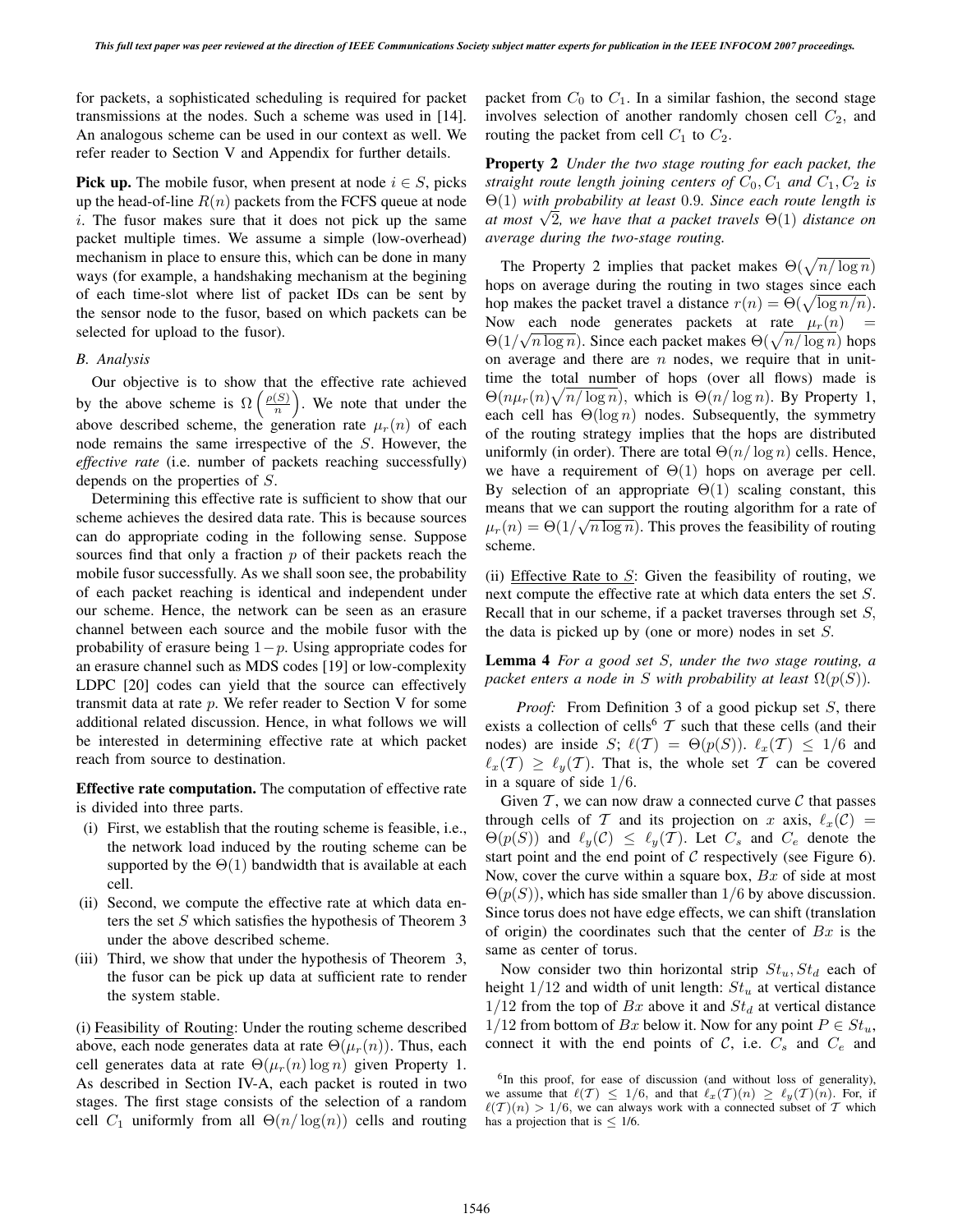

Fig. 6. Illustration of the construction of the region  $ST_{ud}(P)$  used in Lemma 4.

extend these lines till they cross the strip  $St<sub>d</sub>$  completely. Call the region in  $St_d$  between these two lines' intersection as  $St<sub>ud</sub>(P)$ . From geometry, it is not hard to see that the area of  $St_{ud}(P) = \Theta(p(S))$  for any point P. Next, we will use this to determine the probability of packet entering S as  $\Theta(p(S))$ .

To this end, note that selecting  $C_1$  and  $C_2$  for second stage is same as choosing two points,  $P, Q$  uniformly at random in the torus and then selecting the cells  $C_1$  and  $C_2$ , where  $P, Q$ belong to  $C_1$  and  $C_2$  respectively. Going with this probabilistic interpretation, if we choose P in  $St_u$  and Q in  $St_{ud}(P)$ , then the line joining them will intersect the curve  $C$  since under our routing scheme, we are routing along the shortest path joining  $C_1$  and  $C_2$ ; by construction the shortest path must cross the  $C$ . If the line cuts  $C$ , then it must cut a cell of  $\mathcal T$ . That is, the packet traveling along that line must enter  $S$ . Thus, the probability of entering  $S$  is at least the probability that first point P is in  $St_u$  and Q is in  $St_{ud}(P)$ . This is  $\Theta(1)$ times  $\Theta(p(S))$ , which is  $\Theta(p(S))$ . This completes the proof of Lemma.

Given Lemma 4, clearly the probability of each packet reaching S is at least  $\Theta(p(S))$ . Since each node generates data at rate  $\mu_r(n)$ , we have effective rate given as

$$
\lambda_{\text{eff}} = \Theta(\mu_r(n)p(S)) = \Theta\left(\frac{p(S)}{\sqrt{n \log n}}\right).
$$

By Lemma 1, we know that  $\rho(S) = O(p(S)\sqrt{\log n/n})$ . From this and above equality, we have

$$
\lambda_{\text{eff}} = \Omega(\rho(S)/n). \tag{1}
$$

Now, by Theorem 2, we know that  $\lambda_{\text{eff}}$  can not be larger than  $O(\rho(S)/n)$ . Thus, we have

$$
\lambda_{\text{eff}} = \Theta(\rho(S)/n). \tag{2}
$$

(iii) Pickup Rate of Fusor: The above two steps establish that the data can be pushed in the set  $S$  at desired effective rate. The remaining task is to show that it can be picked up by the mobile fusor at an appropriate rate from the nodes in S.

To this end, we compute the effective rate at which data is coming in a cell of S. Then we show that mobile fusor, under the hypothesis of Theorem 3 can pick up data at rate higher than this effective rate. This will complete the proof of the desired claim.

Consider a cell that contains a node in S. Under the two stage routing scheme, we now compute the effective rate at which data is passing through this cell. From the computation done to establish feasibility of the routing scheme, it can be seen that the net data comes into a cell at rate  $O(1)$ . Now, under stationary distribution  $\pi$  such that  $\pi_i = \Theta(1/|S|)$ , the mobile fusor spends  $\Theta(\log n/|S|)$  fraction of time in each cell. If we now choose  $R(n) = \Omega(|S|/\log n)$ , then the fusor will pick up data from each cell at effective rate of

$$
R_{\mbox{eff}} = \Omega\left(\frac{\log n}{|S|} \times \frac{|S|}{\log n}\right) = \Omega(1).
$$

In this case, each cell is served at required rate and hence we have a stable system. This completes the proof of Theorem 3.

### V. DISCUSSION: CODING & SCHEDULING

Here we present some more details related to the coding and scheduling schemes that were mention in the description of oblivious scheme described in Section IV.

First, coding. As remarked earlier, coding is required because a packet sent by each source reaches S (and subsequently is picked up by mobile fusor) with probability  $p$  independently. Thus, the effective 'channel' between the source and mobile fusor can be seen as an erasure channel with erasure probability  $1 - p$  (erasures happening independently). Such a channel has been well-studied and many codes with excellent performance are known. Specifically, it has been shown that by using codes like appropriate LDPC codes [20] (and it recent modifications like [21], [22]), with block length of some large  $N$ , the source and mobile fusor can communicate at rate  $p-\varepsilon_N$ , where  $\varepsilon_N < \exp(-\alpha N)$  for some positive constant  $\alpha$ . The coding and decoding is extremely simple (roughly  $\Theta(N \log(N))$ ) operations). For this reason, by computing the value of  $p$  implies the rate as stated in Section IV. We also refer to recent work by [23] on the use of coding in the context of the throughput-delay trade-off for ad hoc networks.

Now, scheduling. This essentially deals with the question of which packet to transmit when a cell gets a transmissionopportunity. The discussion in Section IV establishes that there exists (such as Time-Division-Multiple-Access (TDMA)) scheduling schemes under which the routing scheme is supportable. However, if one wishes to minimize (in order) the average delay experienced by packets, we need more clever schemes. Such schemes were designed in [14]. We describe an adaptation of such a scheme in the Appendix.

## VI. CONCLUSION

In this paper, we have studied the problem of aggregating data at a mobile fusor moving within a restricted geographic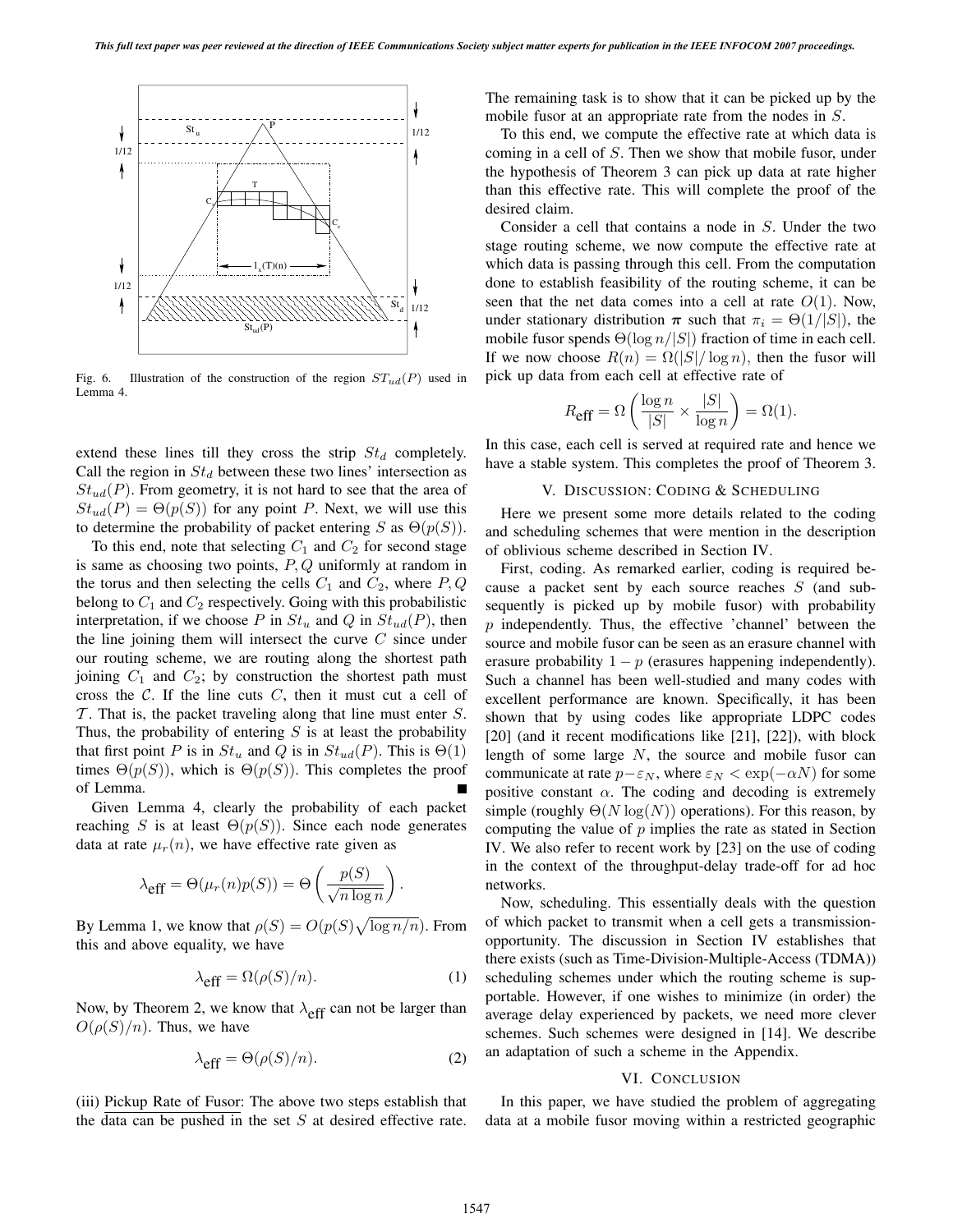region over which a wireless sensor network has been deployed, and where each sensor node generates packets destined to the fusor.

First, we have characterized the maximum data rate that can supported from the sensor nodes to the fusor. For an arbitrary fusor mobility pattern over any connected subset of the sensor deployment area, we have derived an upper bound on the aggregation data rate that can be supported at the fusor, where we allow all sensor nodes to have complete knowledge of the mobility pattern of the fusor.

Next, we have developed an oblivious routing strategy based on multi-hop routing over two random segments. Using this strategy, we have shown that for a class of mobility patterns, we can achieve (order) optimal aggregation data rates.

## VII. ACKNOWLEDGMENTS

D. Shah was supported by NSF CAREER grant and DARPA ITMANET Program. S. Shakkottai was supported by NSF Grants CNS-0325788, CNS-0347400 and CNS-0519401, and the DARPA ITMANET Program W911NF-07-1-0028.

### **REFERENCES**

- [1] E. Jaselskis, T. Elmisalami, and B. Stephan, "Radio frequency identification tagging: Applications for the construction industry," report to the Construction Industry Institute, Austin, TX, 2000.
- [2] L. S. Pheng and C. J. Chuan, "Just-in-time management of precast concrete components," *Journal of Construction Engineering and Management*, vol. 127, no. 6, pp. 494–501, 2001.
- [3] P. Gupta and P. R. Kumar, "The capacity of wireless networks," *IEEE Trans. Inform. Theory*, vol. 46, no. 2, pp. 388–404, 2000.
- [4] S. R. Kulkarni and P. Viswanath, "A deterministic approach to throughput scaling in wireless networks," *IEEE Trans. Inform. Theory*, vol. 50, no. 6, pp. 1041–1049, June 2004.
- [5] L. Xie and P. R. Kumar, "A network information theory for wireless communication: Scaling laws and optimal operation," *IEEE Trans. Inform. Theory*, vol. 50, no. 5, pp. 748–767, May 2004.
- [6] O. Leveque and E. Telatar, "Information theoretic upper bounds on the capacity of large extended ad hoc wireless networks," *IEEE Trans. Inform. Theory*, vol. 51, no. 3, pp. 858–865, March 2005.
- [7] A. Jovicic, P. Viswanath, and S. R. Kulkarni, "Upper bounds to transport capacity of wireless networks," *IEEE Trans. Inform. Theory*, vol. 50, no. 11, pp. 2555–2565, November 2004.
- [8] S. Subramanian and S. Shakkottai, "Geographic routing with limited information in sensor networks," in *Proceedings of Information Processing in Sensor Networks*, April 2005, pp. 269 – 276.
- [9] M. Grossglauser and D. Tse, "Mobility increases the capacity of adhoc wireless networks," in *Proc. IEEE INFOCOM*, Anchorage, Alaska, 2001, pp. 1360–1369.
- [10] S. N. Diggavi, M. Grossglauser, and D. Tse, "Even one-dimensional mobility increases ad hoc wireless capacity," in *Proc. IEEE ISIT*, Laussane, Switzerland, July 2002.
- [11] N. Bansal and Z. Liu, "Capacity, mobility and delay in wireless ad hoc networks," in *Proc. IEEE INFOCOM*, 2003.
- [12] M. J. Neely and E. Modiano, "Capacity and delay tradeoffs for ad-hoc mobile networks," *IEEE Trans. Inform. Theory*, June 2005.
- [13] A. E. Gamal, J. Mammen, B. Prabhakar, and D. Shah, "Throughputdelay trade-off in wireless networks – part I: The fluid model," *IEEE Trans. on Information Theory, Special Issue on Networking and Information Theory*, 2006.
- [14] ——, "Throughput-delay trade-off in wireless networks part II: Constant packet size," *To appear in IEEE Trans. on Information Theory*, 2006.
- [15] -, "Optimal throughput-delay trade-off in energy constrained wireless networks," in *Proc. IEEE ISIT*, Chicago, 2004, p. 439.
- [16] G. Sharma, R. Mazumdar, and N. Shroff, "Delay and capacity trade-offs in mobile ad hoc networks: A global perspective," in *IEEE Infocom*, Barcelona, Spain, April 2006.



Fig. 7. The torus on the left which has 16 cells and each cell contains at least one node. The circled node in each cell acts as a relay. The corresponding queuing network of 16 cell-nodes (servers), with each server corresponding to a cell in the wireless network, is shown on the right [14].

- [17] X. Lin, G. Sharma, R. Mazumdar, and N. Shroff, "Degenerate delay/capacity tradeoffs in ad hoc networks with brownian mobility. *IEEE Trans. on Information Theory, Special Issue on Networking and Information Theory*, 2006.
- [18] R. Madan and D. Shah, "Capacity-delay scaling in arbitrary wireless networks," *Allerton Conference on Communication, Control, and Computing*, 2005.
- [19] J. V. Lint, *Introduction to Coding Theory*. Springer, 1991.
- [20] R. G. Gallager, *Low Density Parity Check Codes*. MIT Press, 1963.
- [21] M. G. Luby, M. Mitzenmacher, M. A. Shokrollahi, D. A. Spielman, and V. Stemann, "Efficient erasure codes." [Online]. Available: citeseer.ist.psu.edu/268151.html
- [22] Richardson and Urbanke, "The capacity of low-density paritycheck codes under message-passing decoding," *IEEETIT: IEEE Transactions on Information Theory*, vol. 47, 2001. [Online]. Available: citeseer.ist.psu.edu/richardson98capacity.html
- [23] L. Ying, S. Yang, and R. Srikant, "Coding achieves the optimal delaythroughput trade-offs in mobile ad-hoc networks," preprint, November, 2006.
- [24] F. Kelly, *Reversibility and Stochastic Networks*. Wiley, Chichester, 1979.

## APPENDIX

## SCHEDULING SCHEME

Now, we describe the schedule scheme that decides which packets to transmit for a cell (this is a direct adaptation of a scheme presented in [14]). To this end, we can view the network of cells as made of  $\Theta(n/\log n)$  nodes, one each corresponding to a grid-cell in the original network. Call this network  $\mathcal{N}_D$  of  $\mathbf{N} = \Theta(n/\log n)$  cell-nodes. An example of such a network is given in Figure 7. Standard arguments for Protocol model imply that each cell-node in  $\mathcal{N}_D$  gets to transmit once in  $\Theta(1)$  time-slots. For simplicity, we normalize a time-slot so that each node gets to transmit twice in each (normalized) time-slot: one for the "first stage" of routing, which is used only to transmit packets that are being routed in the first stage, and the other for "second" stage of routing which is used only for transmission of packets which are in the second stage of their routing.

In network  $N_D$ , each node has its own queue and it is connected to four of its neighbors. Under the routing scheme of Section IV, packets travel from cell nodes corresponding to  $C_0$  to  $C_1$  (resp.  $C_1$  to  $C_2$ ) via multi-hops through cell nodes on the straight-line joining them in the first stage (resp. second stage). In what follows, we describe scheduling decision for